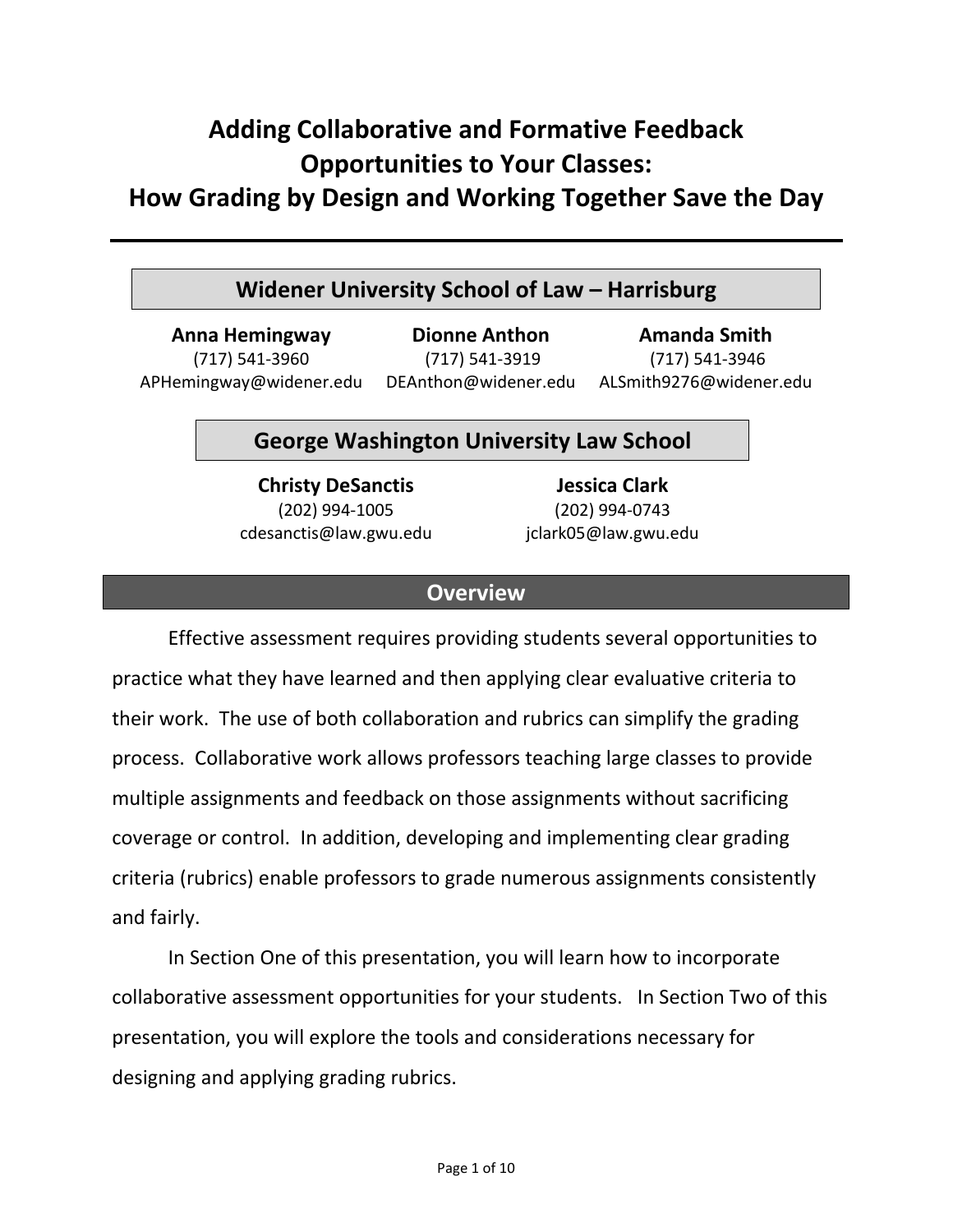# **Section One: Collaboration (Anthon, Hemingway, and Smith)**

# **Sample Questions from Surveys\***

- 1. Indicate the predominate method your group used when collaborating on this assignment:
	- a. In‐class meeting for group work
	- b. Out‐of‐class synchronous physical meeting (i.e., being in the same place contemporaneously or simultaneously)
	- c. Synchronous virtual meeting (e.g., IM, telephone, skype/video conference, or other simultaneous or contemporaneous electronic meetings)
	- d. Asynchronous virtual meeting (e.g., email, blog, shared space on Google docs, or other electronic meetings not occurring at the same time)
	- e. Other (please specify)
- 2. Thinking only of the initial drafting/researching (but not the editing or revising), how did your group complete the work? Please read all choices before answering.
	- a. The entire assignment was drafted/researched by only one person
	- b. The entire assignment was drafted/researched by each group member working separately, so that initially the group had multiple versions/drafts of the entire assignment
	- c. Different sections/questions of the assignment were drafted/researched by different group members working separately
	- d. The group met synchronously and all group members drafted/researched the entire assignment together
	- e. Other (please specify)
- 3. How would you rate the drafting/researching process that you selected in the previous question (from 1 to 5, with 1 representing "Poor" and 5 representing "Excellent")?
- 4. Thinking only of the revising and editing (but not the initial drafting), how did your group complete the work? Please read all choices before answering.
	- a. The entire assignment was revised/edited by only one person
	- b. The entire assignment was revised/edited by each person working separately
	- c. Different sections of the assignment were revised/edited by different group members working separately
	- d. The group met synchronously, and all group members revised/edited the entire assignment together
	- e. N/A ‐ We did not revise or edit
	- f. Other (please specify)

<sup>\*</sup> Thank you to Widener Law Professors Jennifer Lear, David Raeker‐Jordan, and Starla Williams for their work on the collaboration study.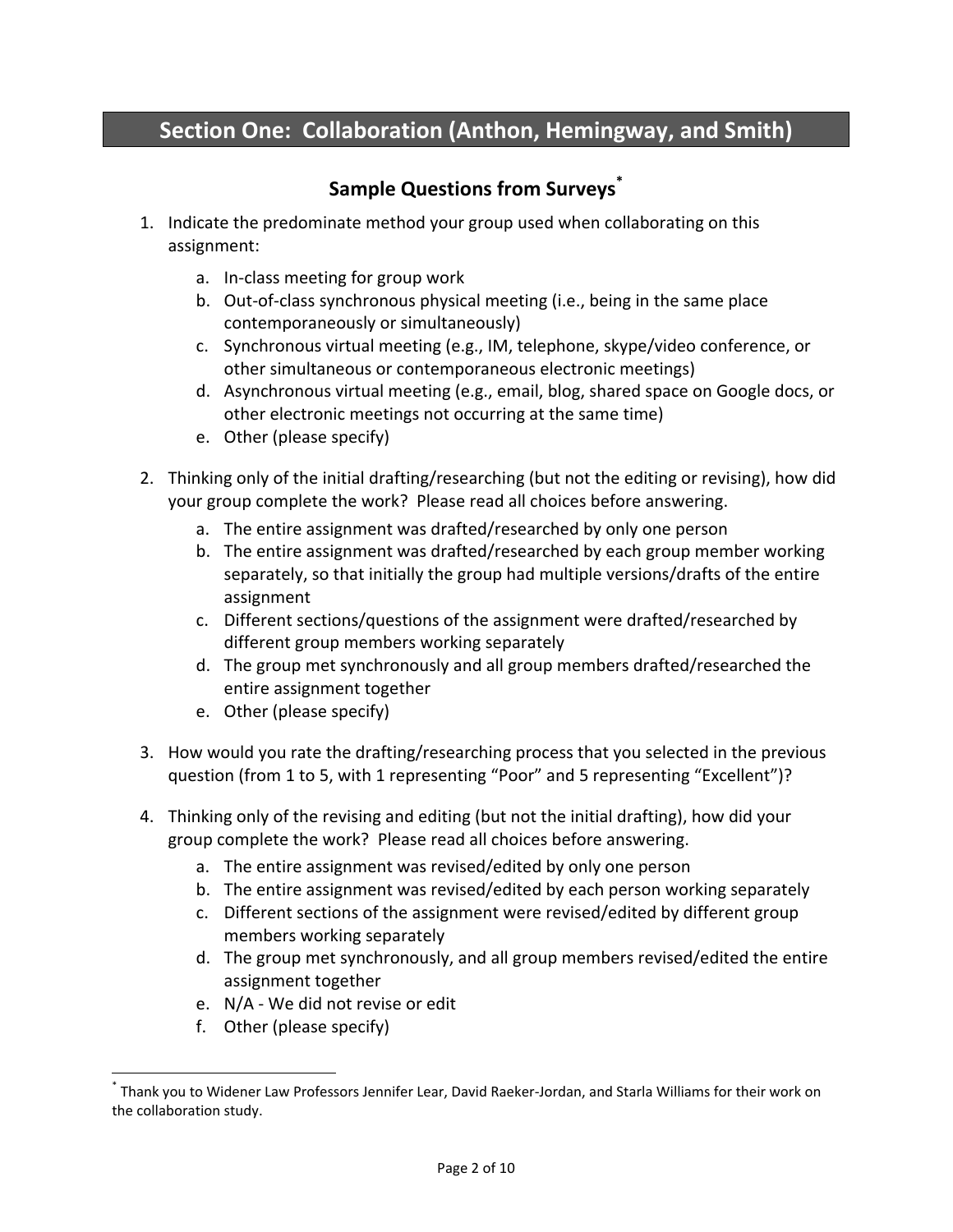- 5. If your group revised/edited the assignment, how would you rate the revising/editing process that you selected in the previous question (from 1 to 5, with 1 representing "Poor" and 5 representing "Excellent")?
- 6. Which of the following responses best describes your impressions after completing the assignment:
	- a. We shared the work equally
	- b. I did more than a fair share of the work
	- c. The other group members did more than a fair share of the work
	- d. I did all of the work
	- e. The other group members did all of the work
	- f. Other (please specify)
- 7. How would you rate yourself in the following areas (from 1 to 5, with 1 representing "Poor" and 5 representing "Excellent"):
	- a. Communication skills
	- b. Leadership skills
	- c. Professionalism
	- d. Teamwork
	- e. Problem solving
	- f. Stress management
	- g. Quality
- 8. How would you rate your other group members in the following areas (from 1 to 5, with 1 representing "Poor" and 5 representing "Excellent"):
	- a. Communication skills
	- b. Leadership skills
	- c. Professionalism
	- d. Teamwork
	- e. Problem solving
	- f. Stress management
	- g. Quality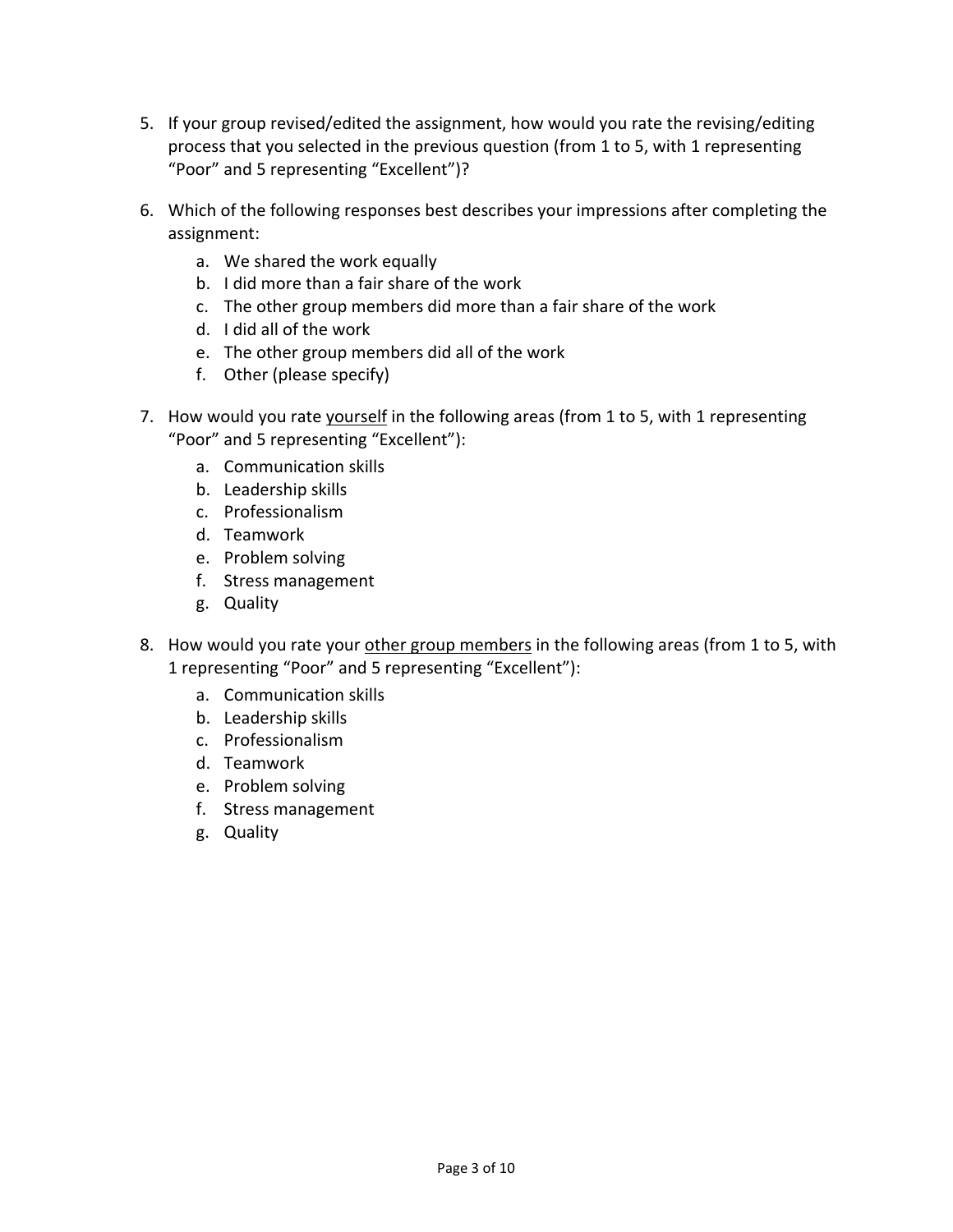# **Collaborative Project Rubric\***

Name of Evaluator: \_\_\_\_\_\_\_\_\_\_\_\_\_\_\_\_\_\_\_\_\_\_\_\_\_ Date of Evaluation: \_\_\_\_\_\_\_\_\_\_\_\_\_\_\_\_\_

| Category                                |                                                                                                       | 2                                                                                      | 3                                                                                                                                    |                                                                                                                                              | <b>Score</b> |
|-----------------------------------------|-------------------------------------------------------------------------------------------------------|----------------------------------------------------------------------------------------|--------------------------------------------------------------------------------------------------------------------------------------|----------------------------------------------------------------------------------------------------------------------------------------------|--------------|
| Group Cooperation                       | We talked very little among<br>our group members                                                      | We shared information<br>regularly                                                     | We worked together so that<br>everyone contributed to the<br>final project                                                           | Can't imagine better<br>cooperation                                                                                                          |              |
| Distribution of<br>Group Tasks          | Some group members did<br>not complete any of the work                                                | Everyone had a job to do but<br>some jobs were incomplete                              | We divided up and<br>completed the work equally                                                                                      | Can't imagine better/fairer<br>distribution                                                                                                  |              |
| Group Leadership                        | We had no leader so we just<br>did our own thing                                                      | No one person was a leader<br>so we usually helped each<br>other get the job done      | One or more persons took a<br>leadership role and gave<br>good directions that kept us<br>going                                      | Can't imagine better leadership                                                                                                              |              |
| Communication<br>among group<br>members | We only talked when we<br>thought we needed to, but<br>received little feedback                       | We occasionally talked about<br>what we were doing and<br>shared some feedback         | We usually asked each<br>other for help and showed<br>our work to each other                                                         | Can't imagine better<br>communication -- we talked all<br>the time and shared our work<br>for group feedback                                 |              |
| Individual<br>Participation             | A few people tried very hard,<br>but most didn't do much                                              | Each person did some work<br>and tried to do a fair share                              | We all seemed to find our<br>place and do what was<br>needed                                                                         | Everyone did a great job, I<br>would work with these people<br>again – can't imagine better                                                  |              |
| Listening to other<br>points of view    | We usually listened to what<br>others were saying but some<br>either did not share ideas or<br>argued | We usually listened to each<br>other and tried to use what<br>they said in the project | We listened while others<br>talked, we learned about<br>different viewpoints, and<br>used some of that<br>information in the project | Everyone listened to each other<br>a lot, and used what we heard<br>to improve our work and the<br>whole project $-$ can't imagine<br>better |              |
| Showing respect                         | No one was courteous and<br>opinions were not valued                                                  | Some were courteous and<br>some opinions were valued                                   | Most were courteous and<br>most opinions were valued                                                                                 | All were courteous and valued<br>each other's opinions                                                                                       |              |
| <b>Group Total Score</b>                |                                                                                                       |                                                                                        |                                                                                                                                      |                                                                                                                                              |              |

### *Part I: Evaluate the group as a unit with this section of the evaluation tool. Write the score in the score box.*

| Rate your overall | would rather work alone | I learned that group work can<br>sometimes be helpful | I liked learning this way | It was a valuable and realistic |
|-------------------|-------------------------|-------------------------------------------------------|---------------------------|---------------------------------|
| group project     |                         |                                                       | and would probably try it | way to learn. My group was      |
| experience        |                         |                                                       | again                     | great.                          |

<sup>\*</sup> Thank you to Professor Jennifer Lear, Widener University School of Law – Harrisburg, for sharing these rubrics.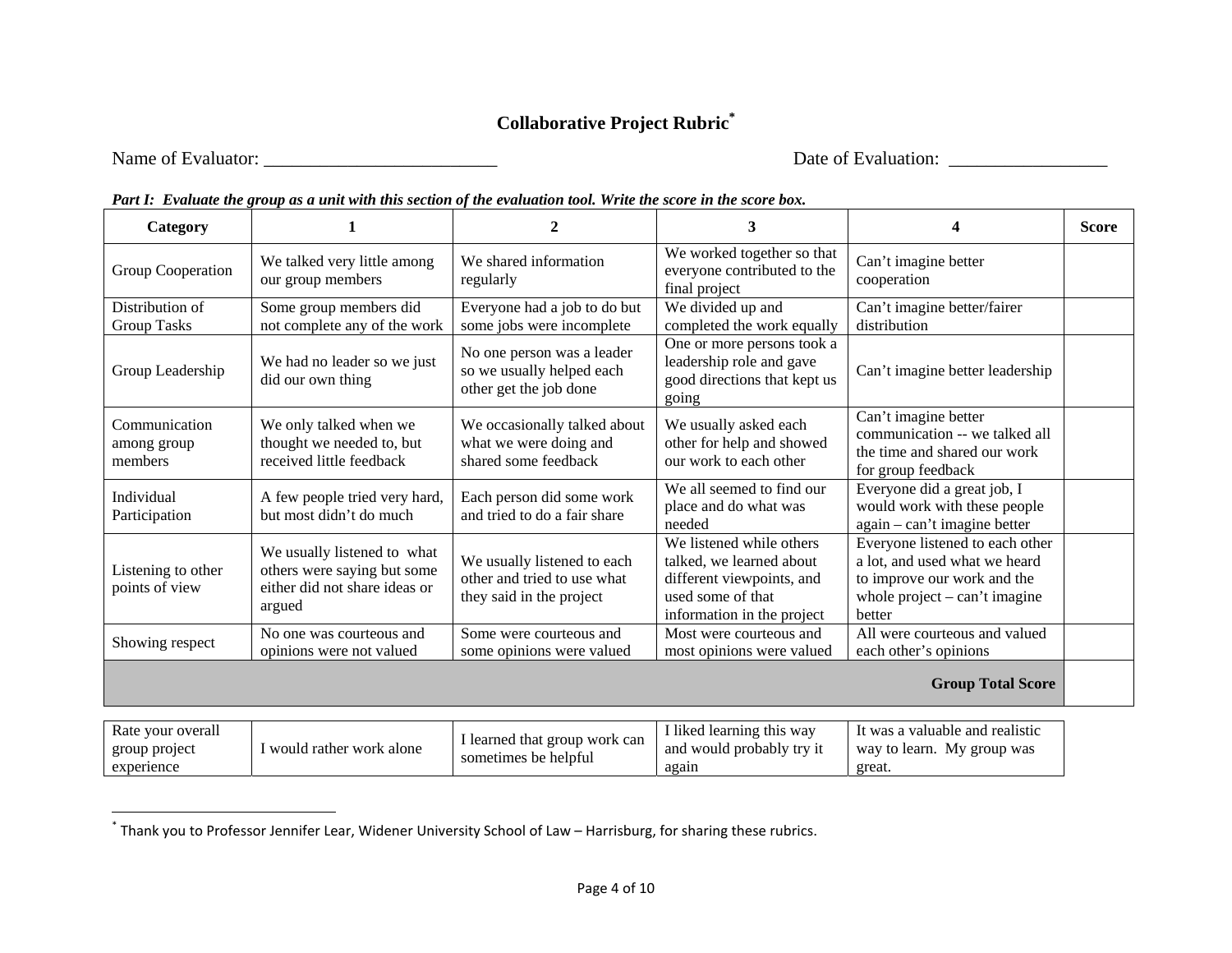### *Part II. Use the following section to evaluate each member of your group. Your evaluation should be honest.*

Name of Group Member You're Evaluating: \_\_\_\_\_\_\_\_\_\_\_\_\_\_\_\_\_\_\_\_\_\_\_\_\_\_\_\_\_\_\_\_\_\_\_\_\_\_\_\_\_\_\_\_\_\_\_

| Category                        |                                                                                                                                    | $\mathbf{2}$                                                                                                                                                            | 3                                                                                                                                                              |                                                                                                                                                 | <b>Score</b> |  |  |
|---------------------------------|------------------------------------------------------------------------------------------------------------------------------------|-------------------------------------------------------------------------------------------------------------------------------------------------------------------------|----------------------------------------------------------------------------------------------------------------------------------------------------------------|-------------------------------------------------------------------------------------------------------------------------------------------------|--------------|--|--|
| Source of Conflict              | Participated in regular<br>conflict that interfered with<br>group progress. The conflict<br>was discussed outside of the<br>group. | Was the source of conflict<br>within the group. The group<br>should have or did seek<br>assistance from the instructor.                                                 | Was neutral; was not<br>involved in either starting<br>or solving conflicts.                                                                                   | Worked to minimize conflict<br>and was effective at solving<br>personal issues within the<br>group.                                             |              |  |  |
| Assistance                      | Contributions were<br>insignificant or nonexistent                                                                                 | Contributed some toward the<br>project                                                                                                                                  | Contributed significantly<br>but other members clearly<br>contributed more                                                                                     | Completed an equal share of<br>work and strived to maintain<br>equity throughout the project                                                    |              |  |  |
| Effectiveness                   | Work performed was<br>ineffective and mostly<br>useless toward the final<br>project                                                | Work performed was<br>incomplete and contributions<br>were less than expected                                                                                           | Work performed was useful<br>and contributed to the final<br>project                                                                                           | Work performed was very<br>useful and contributed<br>significantly to the final project                                                         |              |  |  |
| Attitude                        | Rarely had a positive attitude<br>toward the group and project                                                                     | Sometimes had a positive<br>attitude toward the group and<br>project                                                                                                    | Almost always had a<br>positive attitude toward the<br>group and the project                                                                                   | Always had a positive attitude<br>toward the group and the<br>project                                                                           |              |  |  |
| Attendance &<br>Readiness       | Rarely attended group<br>meetings, rarely brought<br>needed materials, and was<br>rarely ready to work                             | Sometimes attended group<br>meetings, sometimes brought<br>needed materials, and was<br>sometimes ready to work                                                         | Almost always attended<br>group meetings, almost<br>always brought needed<br>materials, and was almost<br>always ready to work                                 | Always attended group<br>meetings, always brought<br>needed materials, and was<br>always ready to work                                          |              |  |  |
| Focus on the task               | Rarely focused on the task<br>and what needed to be done.<br>Let others do the work.                                               | Focused on the task and what<br>needed to be done some of<br>the time. Other group<br>members sometimes had to<br>nag, prod, and remind to keep<br>this member on task. | Almost always focused on<br>the task and what needed to<br>be done most of the time.<br>Other group members<br>could count on this person<br>most of the time. | Consistently stayed focused on<br>the task and what needed to be<br>done. Other group members<br>could count on this person all<br>of the time. |              |  |  |
| <b>Group Member Total Score</b> |                                                                                                                                    |                                                                                                                                                                         |                                                                                                                                                                |                                                                                                                                                 |              |  |  |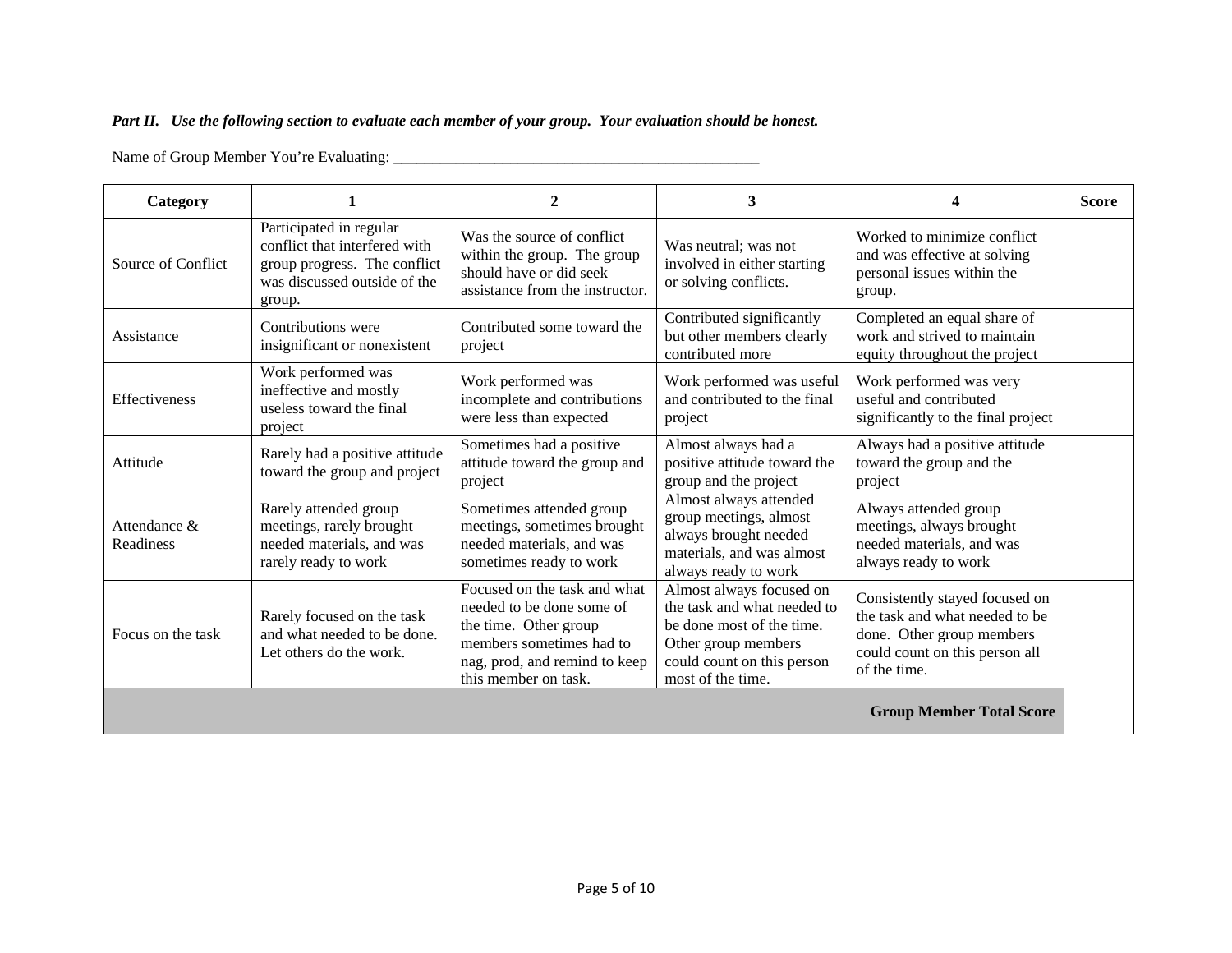# **Section Two: Grading Rubrics (Clark and DeSanctis)**

## *[EXCERPTS #1A and 1B are from Rubric for "MEMO 2 DRAFT" (worth 24 points)]*

**EXCERPT #1A** 

 **(1) Initial Memo Elements (QP, BA, SOF) 5 points total**

## **Grading Guidelines:** A good QP

- i. articulates the legal question,
- ii. includes legally significant facts,
- iii. excludes legal conclusions, and
- iv. uses an objective tone.

 Use these qualities in assigning one point or fewer for the QP. The more factors present, the higher the score. Also, the *more artfully*  these factors are executed, the higher the score.

### **b.** The BRIEF ANSWER 2 points **2** points

### **Grading Guidelines:** A good BA

- i. answers the question/predicts the outcome,
- ii. contains a brief statement of the rule, and
- iii. explains reason for the expected outcome.

 Use these qualities in assigning two points or fewer for the BA. The more factors present, the higher the score. Also, the more artfully these factors are executed, the higher the score.

### **c**. **The STATEMENT OF FACTS 2 points**

**Grading Guidelines:** A good SOF includes sufficient contextual background facts as well as the specific facts necessary for the analysis. Legal conclusions, of course, should be omitted. Use these qualities in assigning two points or fewer for the SOF. The assigning memo for Memo 2 narrates a story that, of course, is much more detailed than what one would expect to see in a 10-12 page memo. One of the central points of evaluation thus will be your assessment of how clearly and crisply the memo presents the key facts. Based on the memo alone, do you as a reader understand the circumstances, and are all of the facts subjected to analysis covered?

## **EXCERPT #1B**

### **(4) Discussion Section – Substance (Content; Use of Cases) 6 points total**

You are looking for two things here: the student's research results not in context of the written product and how well the cases are applied to the facts of the problem. As compared to (2), you are looking primarily at Application, and you are concerned with the substance of the cases and how they are used to analogize and distinguish. NOTE that you may end up with a well structured brief (high points in (3)) that falls short here, in application, or vice versa – *i.e.*, the numbers you assign in (3) and (4) need not be identical.

**a.** The QUESTION PRESENTED 1 point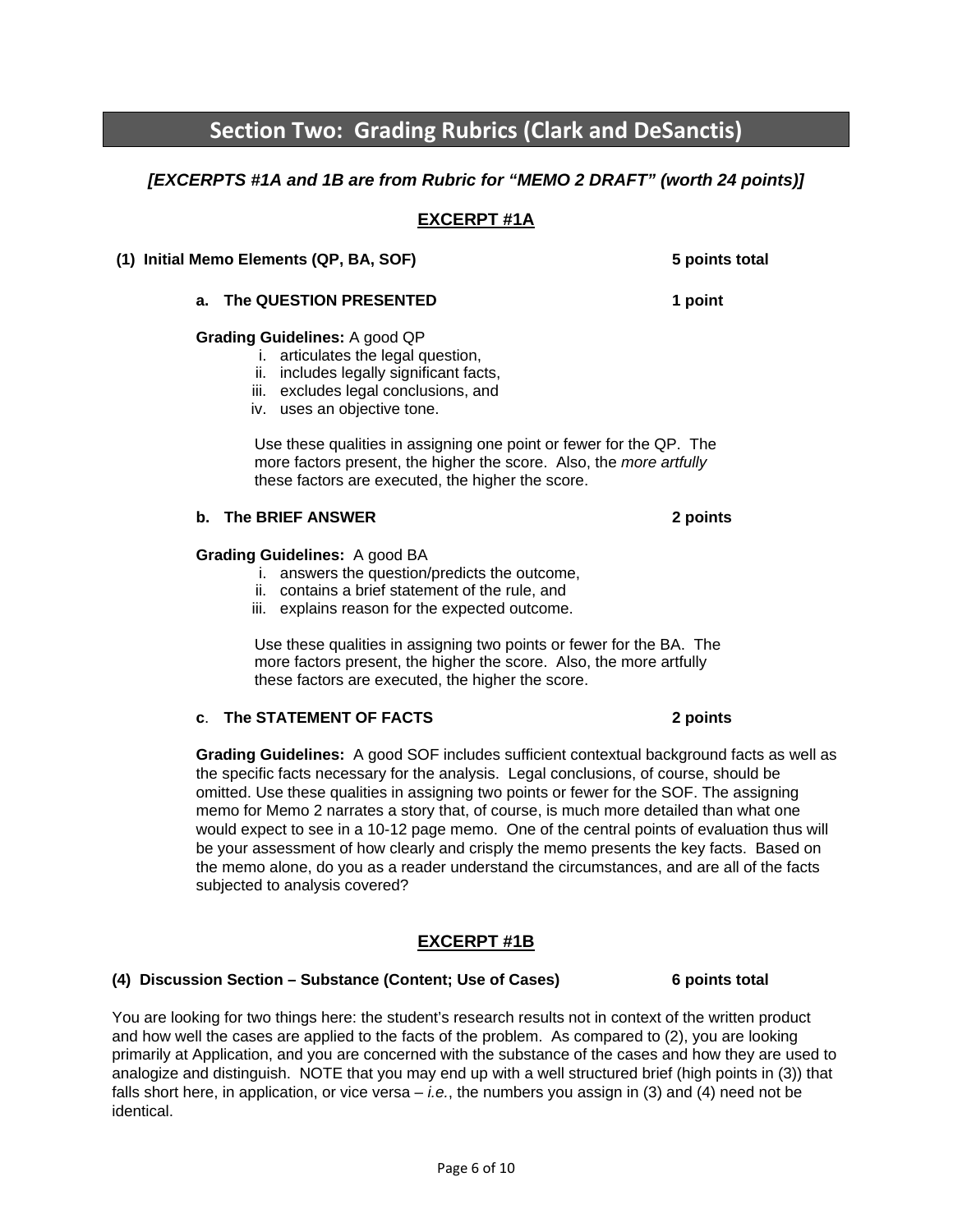**Grading Guidelines:** In this subsection overall, look for how well the paper does the following:

- i. Shows evidence of thorough research
- ii. Makes good choices among cases that are available
- iii. Uses cases accurately (according to holdings, reasoning, policy, etc)
- iv. Cases are **analyzed** and not over-quoted (quotes are used to support the analysis, not as a replacement for it)
- v. Analogies and distinctions are made explicit and they are well-executed, meaning that fact-to-fact comparisons are made express in writing (versus hoped-for on the part of the reader); fact sensitivity thus is important

### **a. Production and Selection of Cases 1 point 1 point 1 point 1 point 1 point 1 point 1 point 1 point 1 point 1 point 1 point 1 point 1 point 1 point 1 point 1 point 1 point 1 point 1 point 1 point 1 point 1 point 1 point**

Memo 2 was a relatively easy problem to research given the statutory specificity of the Assigning Memo and the limited universe of case law and other supporting authorities. In assigning a point here, consider whether the key cases are present, as well as ones that support the specific analysis (both in the RE and A sections).

### **b. Use (Application) of Cases 5 points**

- 5 points The array of cases demonstrates the ability to discern (and work with) key facts. Quoted language and case citations are used as support for analysis, not as a replacement for it. Cases are used accurately (in defining, explaining, and applying the rule(s) and sub-rules) and fact sensitivity (attention to nuance) is apparent.
- 3 points Cases may be used appropriately given the propositions in question but not as *effectively* as they might have been. *I.e*., key cases are present and supportive of the propositions stated, but: (1) they are quoted where analysis (or further explanation) would be more effective; and/or (2) factual analysis remains largely at the surface (whereas the cases could have been further pushed or probed).
- 1 point The "A" section thus can be described by the following factors: (1) the student is just listing cases seriatim (and perhaps discussing a litany of facts therein); (2) analogies and distinctions between the case and the fact pattern under evaluation are not explicit (or are factually weak); (3) a student uses too few cases (despite a cohesive analysis) or misses a pivotal case; and (4) a student cites cases that do not support the stated propositions.

*[EXCERPTS #2A and 2B are from Rubric for "MEMO 2 FINAL" (worth 72 points)]* 

### **EXCERPT #2A**

## **(2) Initial Memo Elements (QP, BA, SOF) 13 points total**

### **a. The QUESTION PRESENTED 3 points**

3 points The QP is well-constructed; it articulates the legal question, includes legally significant facts, excludes legal conclusions, and uses an objective tone. It is artfully worded and not cumbersome (though it could be complex in terms of sentence structure).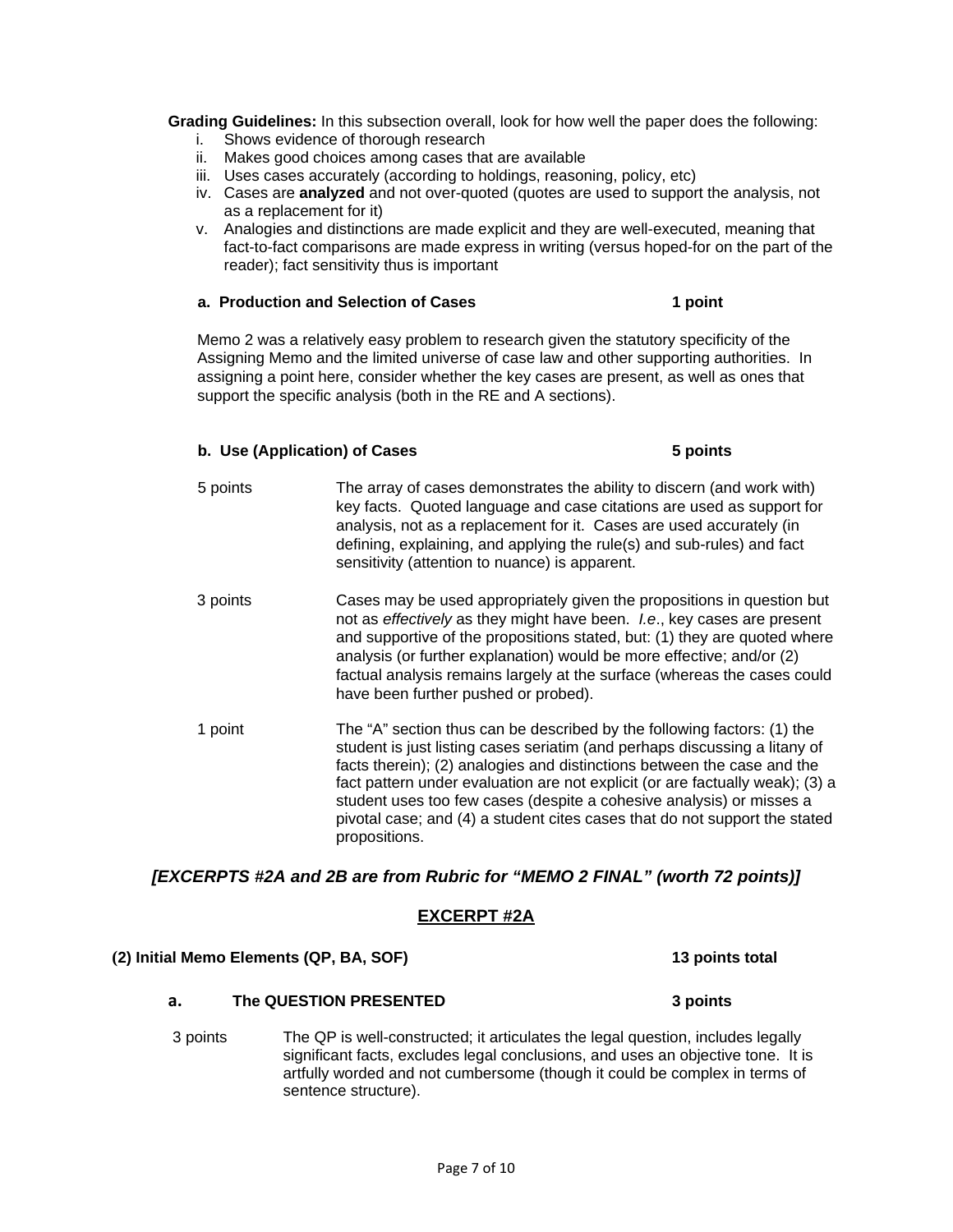- 1.5 points The QP articulates the legal question correctly and overall uses an objective tone; however, something is lacking. One or two legally significant facts are missing or could have been better stated; the articulation may be confusing. Still, the reader understands generally what is at stake and the QP; it is not under-informative.
- .5 points The QP is overly conclusory or under-informative such that the reader cannot ascertain from the QP (without additional inquiry) what is at stake in the memo.

### **b.** The BRIEF ANSWER 4 points 4 points

- 4 points The BA clearly and effectively answers the question/predicts the outcome. The BA contains a brief statement of the rule, and explains the reason(s) for the expected outcome using legally significant facts. The BA is overall objective in tone, and is useful and informative to the reader in providing a good preview of the Discussion section.
- 2 points The BA answers the question/predicts the outcome, but falls short in that it could have better explained the reasons for the expected outcome or been better articulated/more to the point. Look for an overall well-written BA that perhaps leaves out a step, *e.g.*, the rule or rationale for the outcome needs better articulation.
- 1 point The BA is missing an important or significant component, such as a statement of the rule or its anticipated outcome, its key elements, or principles from controlling authority. Alternatively, even a substantively well-constructed BA warrants a lower score if you have to work particularly hard to understand it.

### **c. The STATEMENT OF FACTS 6 points**

As you know, a detailed fact statement was provided in the assigning Memo. Here, you are considering how well the student excerpts and presents the necessary facts. Ask yourself whether you have enough info in the SOF to understand the situation if you had not had the assigning memo yourself.

- 6 points Includes both sufficiently contextual background facts and the facts that are important to the analysis and conclusion. Is concise, yet without referring back to text of problem, reader has all necessary factual info. Is objective – meaning that SOF is free of legal argument, but narration of the facts Is consistent w/ the legal conclusions.
- 4 points Follows these general guidelines but: includes legal conclusions or argumentative characterizations; includes factual inferences that are not supported. Generally, however, there are no key facts missing (that are important to the analysis). Style-wise, it may lack a sophisticated tone, and include editorializing, but it is still readable and understandable.
- 2 points Lacks important substance, detail, or context: meaning that a reader would have trouble (without the fact pattern) understanding the relevant details (in anticipation of the Discussion section). The SOF is uses argumentative language or editorializing, and/or exhibits stylistic deficiencies that render it difficult to follow (in tone or b/c it presents a confusing organization or rendition of events).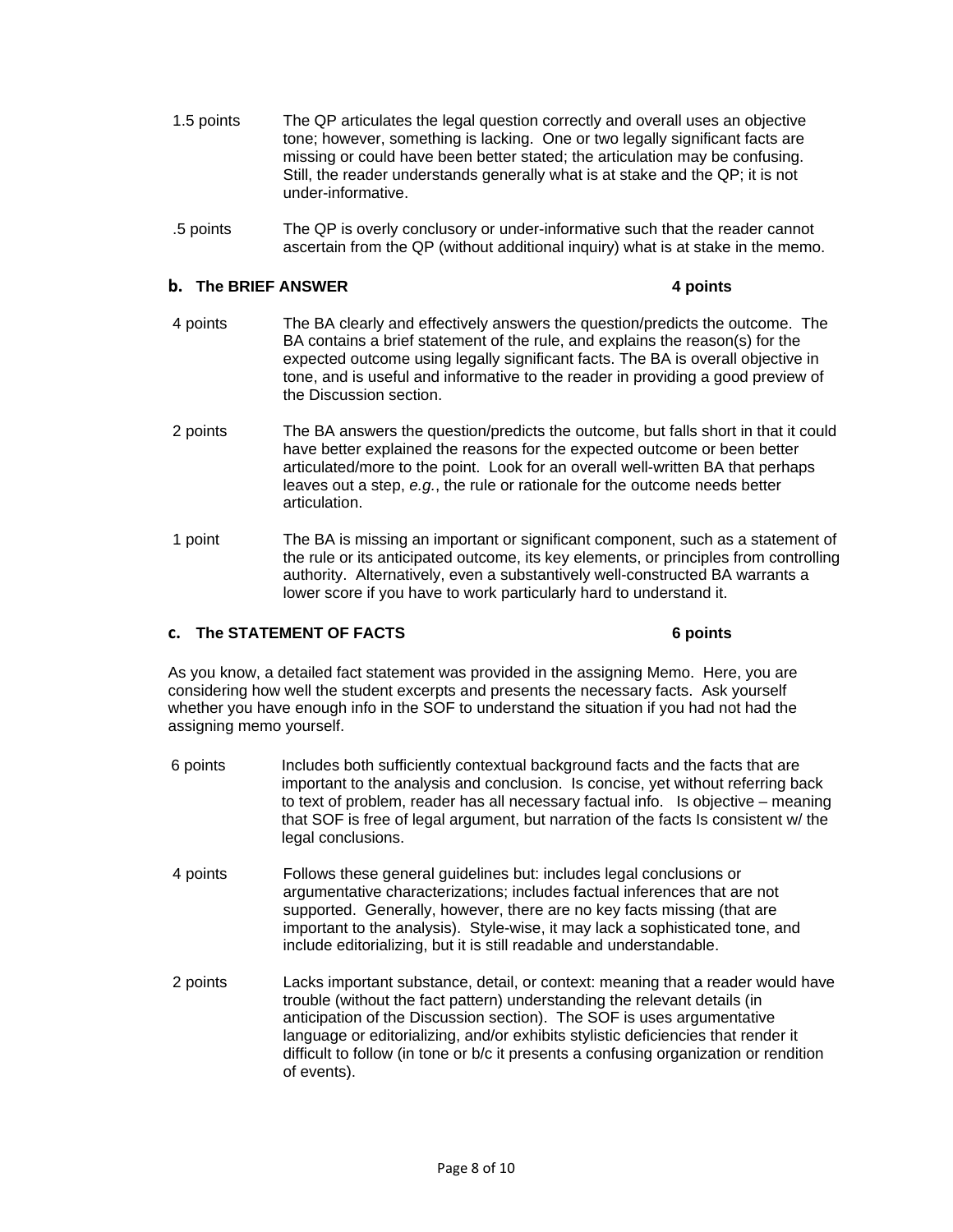### **EXCERPT #2B**

### **(4) Discussion Section – Substance (Content; Use of Cases) 6 points total**

You are looking for two things here: the student's research results not in context of the written product; and how well the cases are applied to the facts of the problem. As compared to (2), you are looking primarily at Application, and you are concerned with the substance of the cases and how they are used to analogize and distinguish. NOTE that you may end up with a well structured brief (high points in (3)) that falls short here, in application, or vice versa – *i.e.*, the #s you assign in (3) and (4) need not be identical.

**Grading Guidelines:** In this subsection, look for how well the paper does the following:

- vi. Shows evidence of thorough research
- vii. Makes good choices among cases that are available
- viii. Uses cases accurately (according to holdings, reasoning, policy, etc).
- ix. Cases are **analyzed** and not over-quoted (quotes are used to support the analysis, not as a replacement for it).
- x. Analogies and distinctions are made explicit and they are well-executed, meaning that fact-to-fact comparisons are made express in writing (versus hoped-for on the part of the reader); fact sensitivity thus is important.

### **a. Production and Selection of Cases**  1 point

Memo 2 was a relatively easy problem to research given the statutory specificity of the Assigning Memo and the limited universe of case law and other supporting authorities. In assigning a point here, consider whether the key cases are present, as well as ones that support the specific analysis (both in the RE and A sections).

### **b.** Use (Application) of Cases 5 points

5 points The array of cases demonstrates the ability to discern (and work with) key facts. Quoted language and case citations are used as support for analysis, not as a replacement for it. Cases are used accurately (in defining, explaining, and applying the rule(s) and sub-rules) and fact sensitivity (attention to nuance) is apparent. 3 points Cases may be used appropriately given the propositions in question but not as *effectively* as they might have been. *I.e*., key cases are present and supportive of the propositions stated, but: (1) they are quoted where analysis (or further explanation) would be more effective; and/or (2) factual analysis remains largely at the surface (whereas the cases could have been further pushed or probed). 1 point The "A" section thus can be described by the following factors: (1) the student is just listing cases seriatim (and perhaps discussing a litany of facts therein); (2) analogies and distinctions between the case and the fact pattern under evaluation are not explicit (or are factually weak); (3) a student uses too few cases (despite a cohesive analysis) or misses a pivotal case; and (4) a student cites cases that do not support the stated propositions.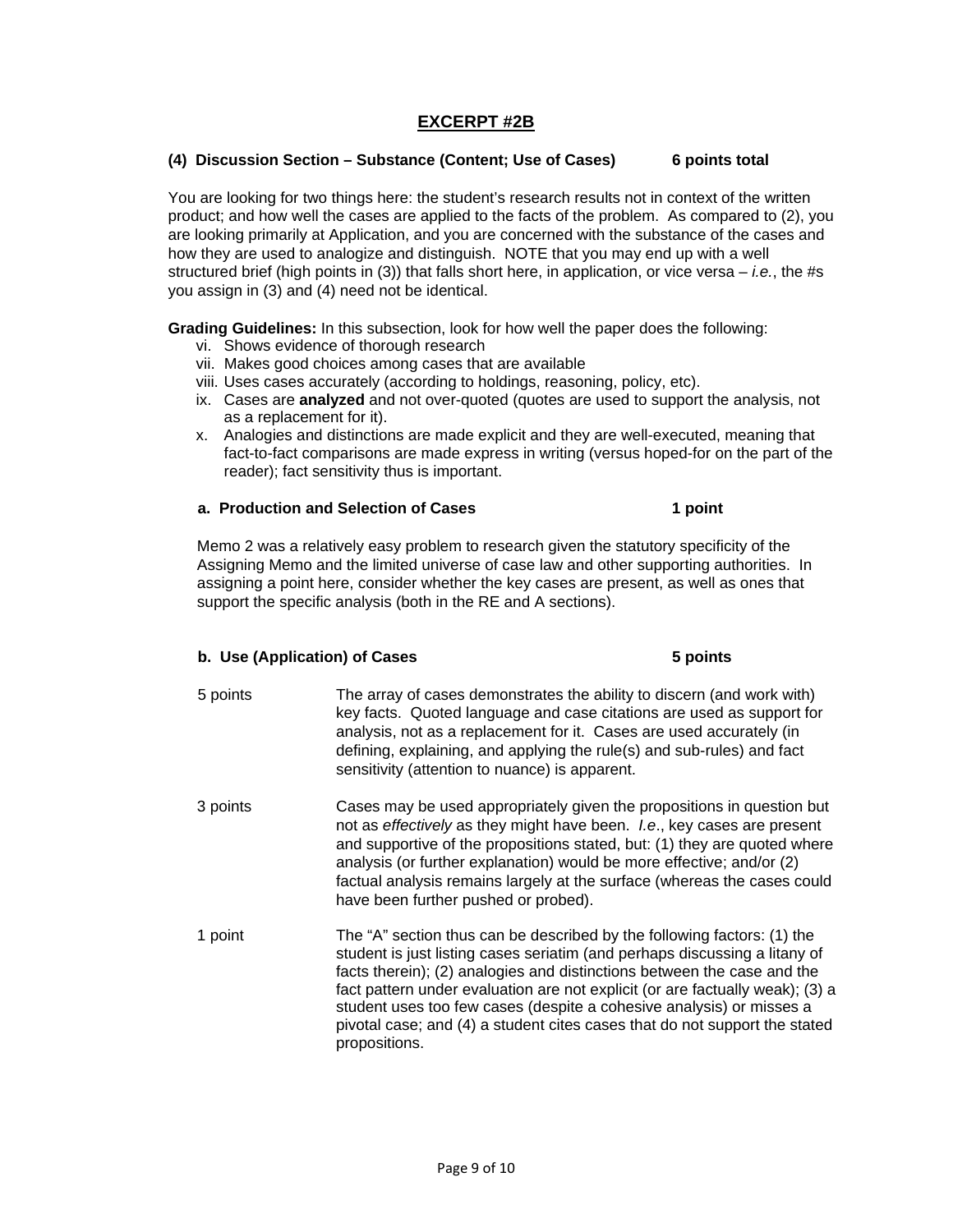### **RUBRIC WITH LESS SPECIFICITY AND NO SPECIFIC POINT VALUES**

(Developed for Scoring Appellate Briefs for Moot Court)

### **Strong**

- Effectively employs all crucial facts.
- Contains rich depth of research and uses authority appropriately and effectively.
- Demonstrates an above-average focus, level of understanding, and analysis of the issues.
- Organization is clear, logical, and easy to follow. Shows a clear understanding of the issues.
- Effective point headings and transitions.
- Language is concise and clearly communicates ideas and arguments to the reader.
- Persuasive, arguments are prioritized, effective use of authority.
- Effectively addresses counter-arguments and distinguishes opposing case law.

### **Average**

- Employs crucial facts and an adequate depth of research.
- Maintains focus and demonstrates solid understanding of issues and relevant authority.
- Organization somewhat clear and logical with transitions linking ideas.
- Helpful use of point headings.
- Arguments are generally consistent with average clarity of language.
- Arguments are not necessarily prioritized.
- Generally persuasive, but opportunities to persuade are missed.
- Addresses counter-arguments and distinguishes opposing case law.

### **Weak**

- Employs some crucial facts but uses inadequate depth of research.
- Demonstrates only a basic understanding of issues and relevant authority but lacks complexity and focus.
- Lacks support for arguments at times.
- Some organization, but confusing and/or little transition between ideas.
- Blurred and inconsistent arguments.
- Overall ineffective use of language.
- Overall ineffective arguments.
- Inadequate distinction of opposing case law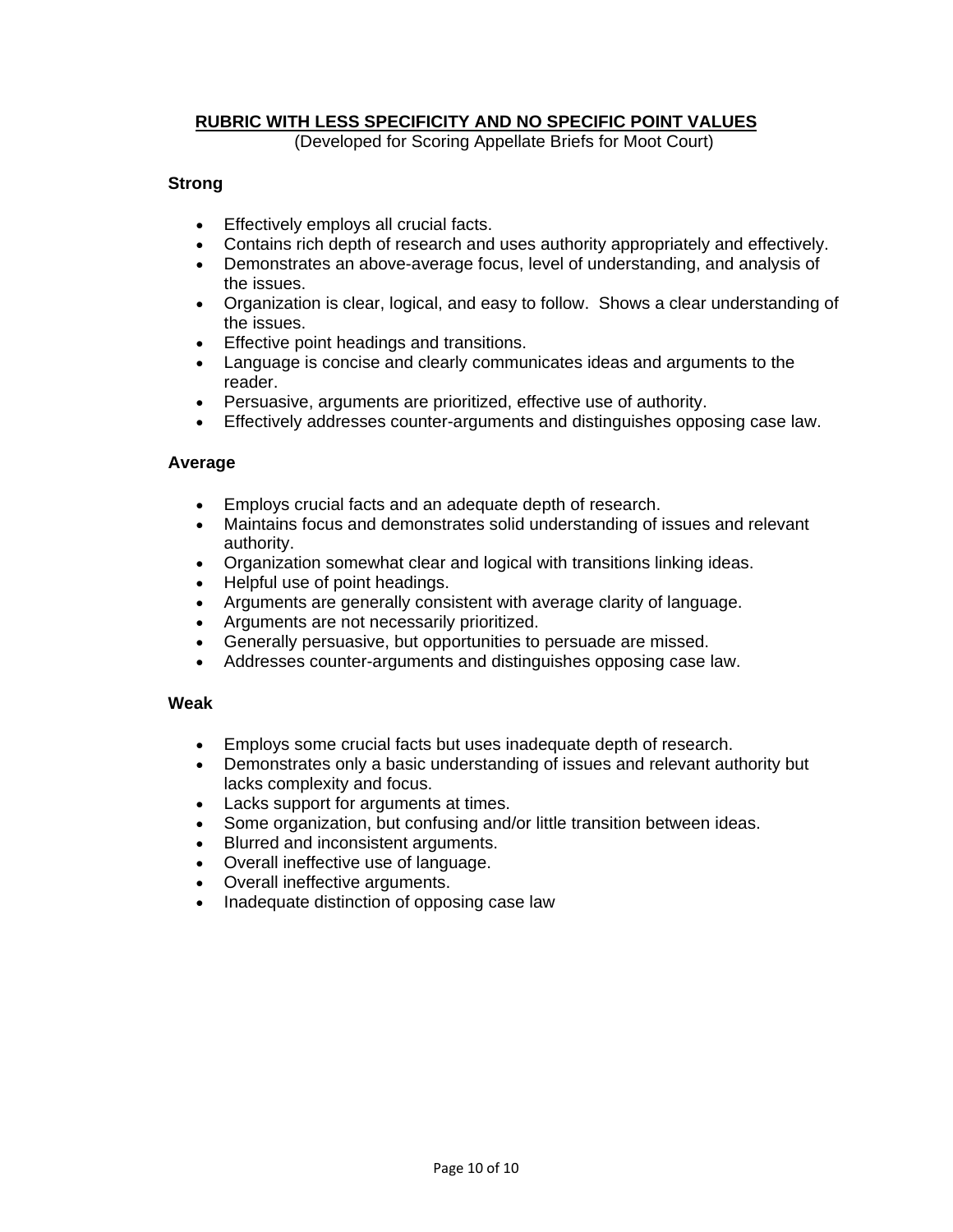# **Adding Collaborative and Formative Feedback Opportunities to Your Classes: How Grading by Design and Working Together Save the Day**

# **Widener University School of Law – Harrisburg**

**Anna Hemingway** (717) 541‐3960 APHemingway@widener.edu **Dionne Anthon**(717) 541‐3919 DEAnthon@widener.edu **Amanda Smith**(717) 541‐3946 ALSmith9276@widener.edu

# **George Washington University Law School**

**Christy DeSanctis** (202) 994‐1005 cdesanctis@law.gwu.edu

**Jessica Clark** (202) 994‐0743 jclark05@law.gwu.edu

# **Section One: Collaboration (Hemingway, Smith, and Anthon)**

## **Objectives for Section One:**

During Section One of this workshop, you will:

- Explore the logistics of administering collaborative student work
- Collect ideas for structuring exercises, assignments, and tests that could be completed collaboratively by students in your courses
- $\bullet$ Take away several methods for assessing collaborative student work
- Learn the results of <sup>a</sup> three‐year study assessing collaborative work in the legal writing classroom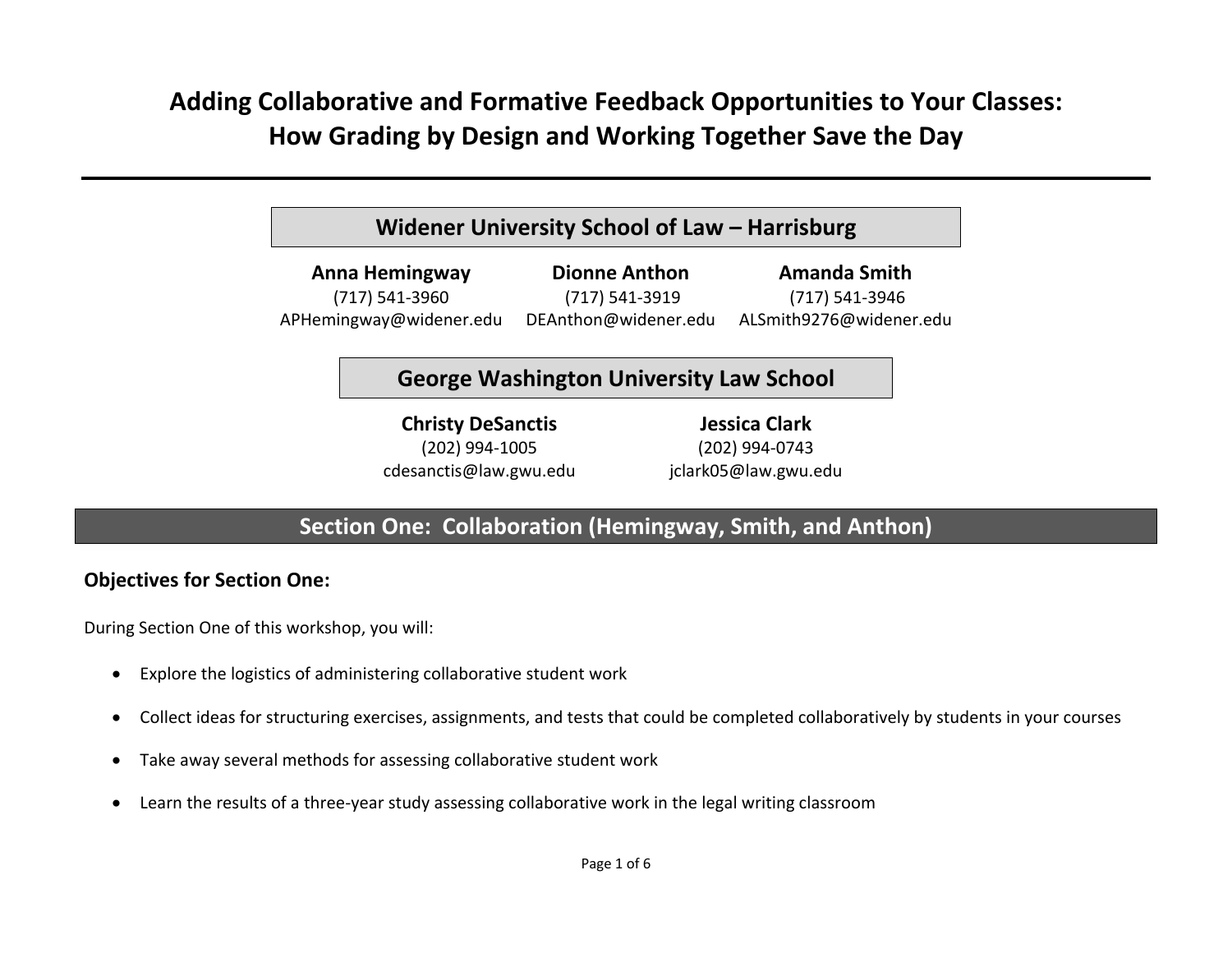## **Part I: Introduction**

A. In which of your courses do you think collaborative student work could be used?

B. Do you think any of the student work (e.g., exercises, assignments, tests) that you currently use in your courses could be completed by students collaboratively? If yes, which ones?

C. Is there any student work (e.g., exercises, assignments, tests) that you would like to add in your courses that could be completed by students collaboratively? If yes, please describe.

D. Pick one of the exercises, assignments, tests, etc. from B or C above. What are your objectives for this assignment?

E. What is the end product of this assignment?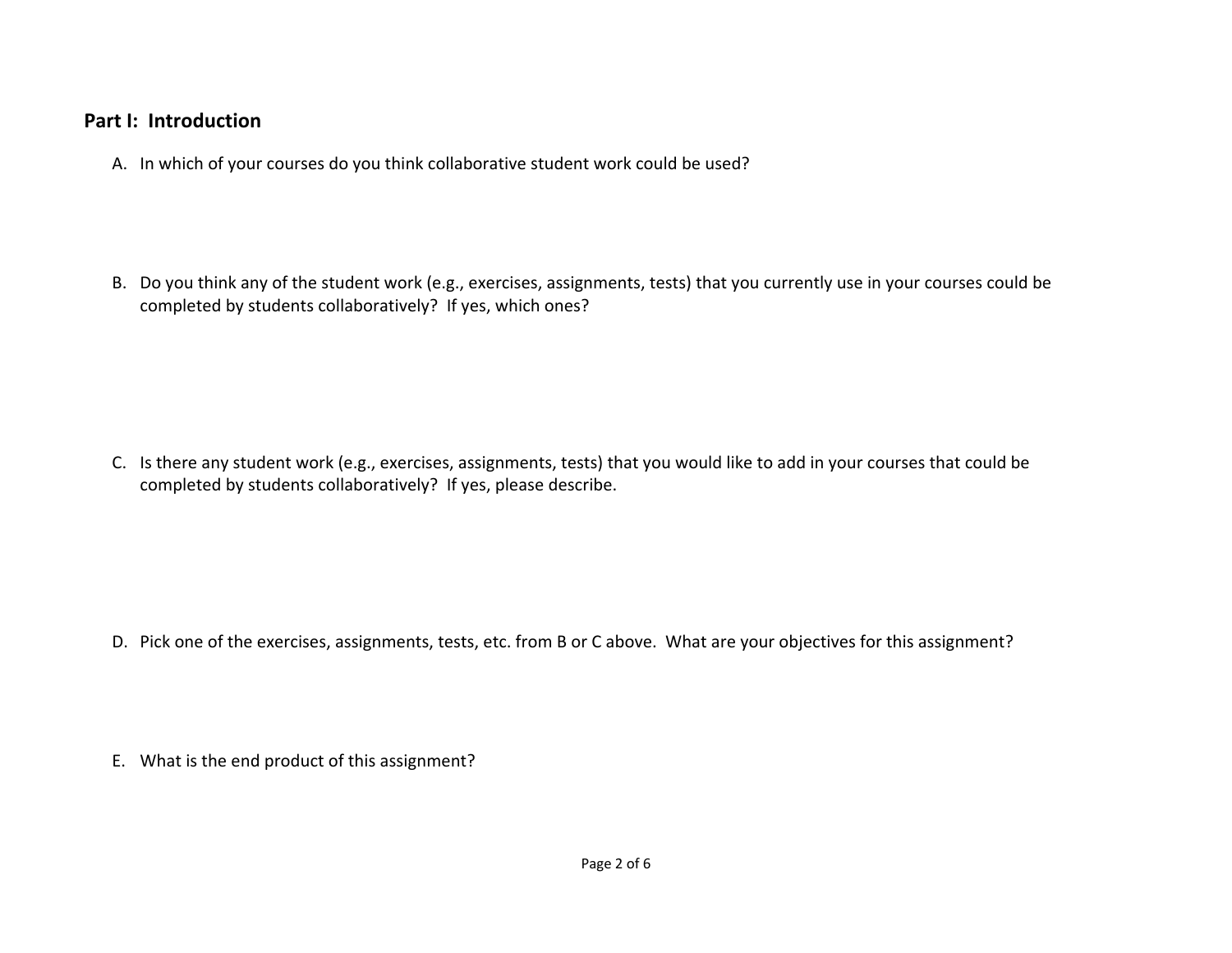## **Part II: Structuring and Assessing Collaborative Work Notes**

*In your group, share your assignment idea from D and E above. Answer the following questions for the assignment shared by the group member with the fewest years of experience teaching law school courses:*

- A. Will student groups complete the work in class or outside of class?
- B. How long do you think it will take students to complete the work?
- C. How many students will be in <sup>a</sup> group to complete the work?
- D. Will you assign students to groups or will you allow them to self‐select their group members? In answering this question, consider the pros and cons of each method.

*(Questions continued on next page)*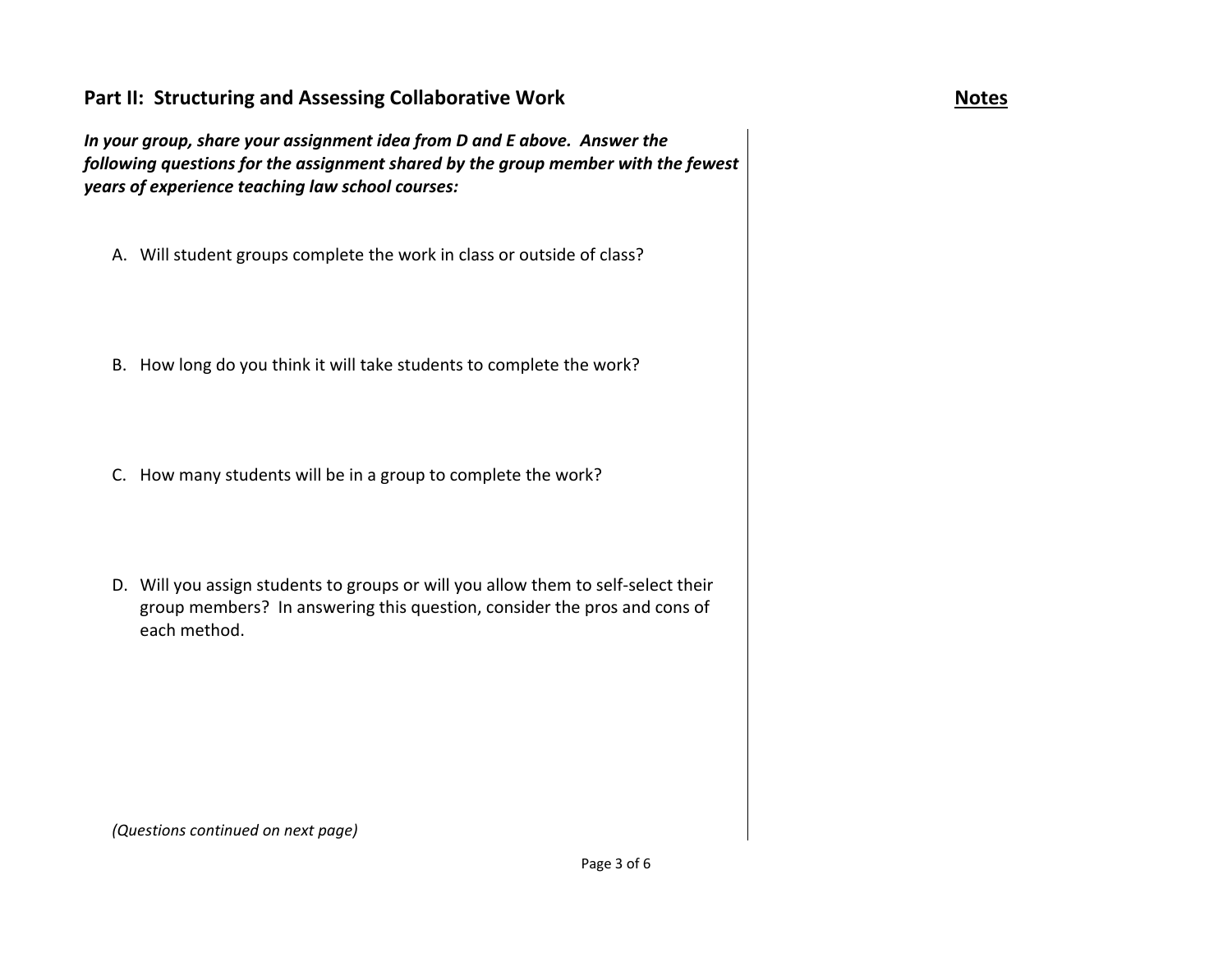## **Notes**

E. If you assign students to groups, what might you consider when grouping students?

F. What form(s) of assessment do you plan to use for this assignment?

G. Should you encounter <sup>a</sup> dysfunctional group, how might you respond?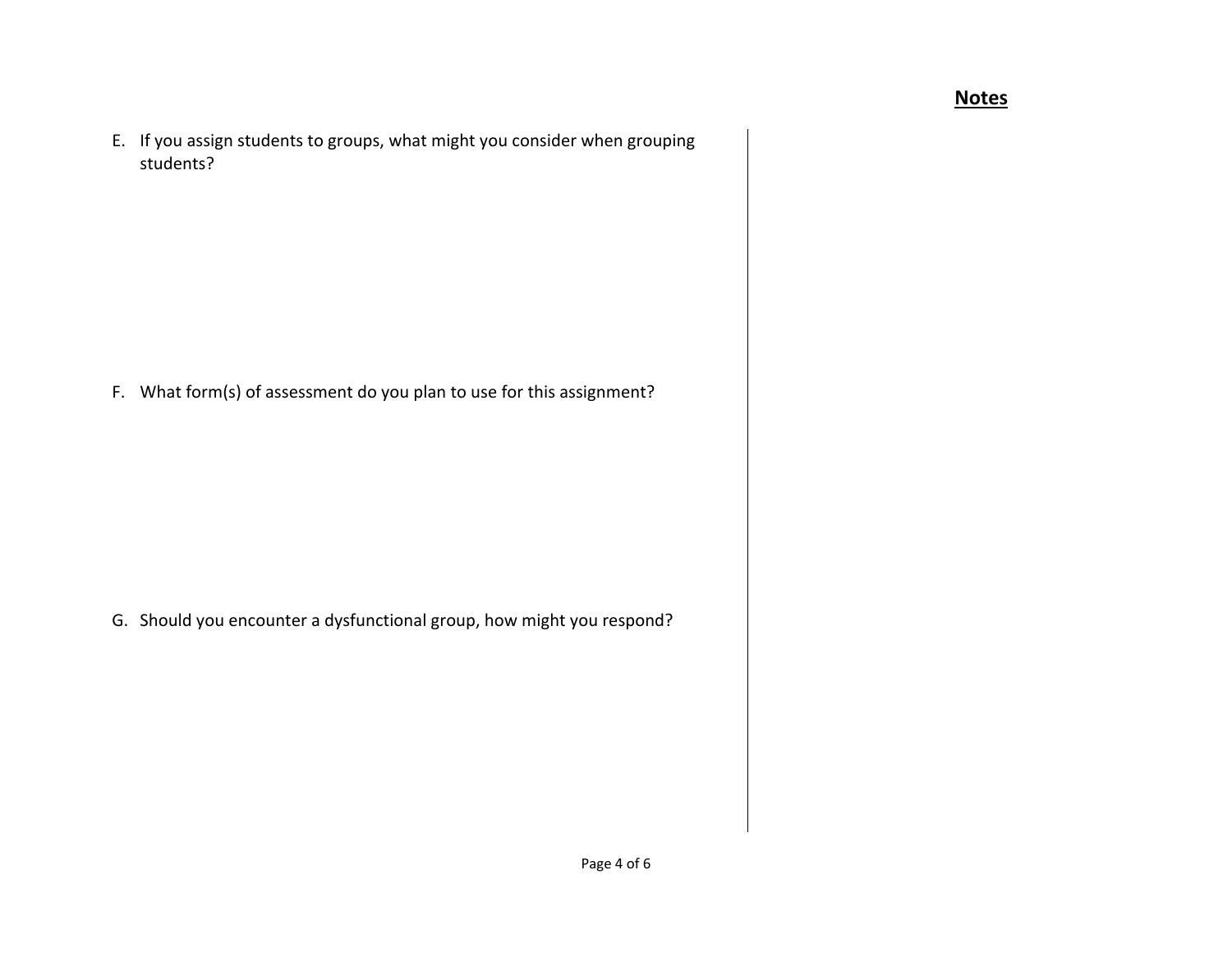## **Part III: Three‐Year Study Assessing Collaborative Work**

*See pages 2‐5 of the handout in your conference materials.*

# **Notes**